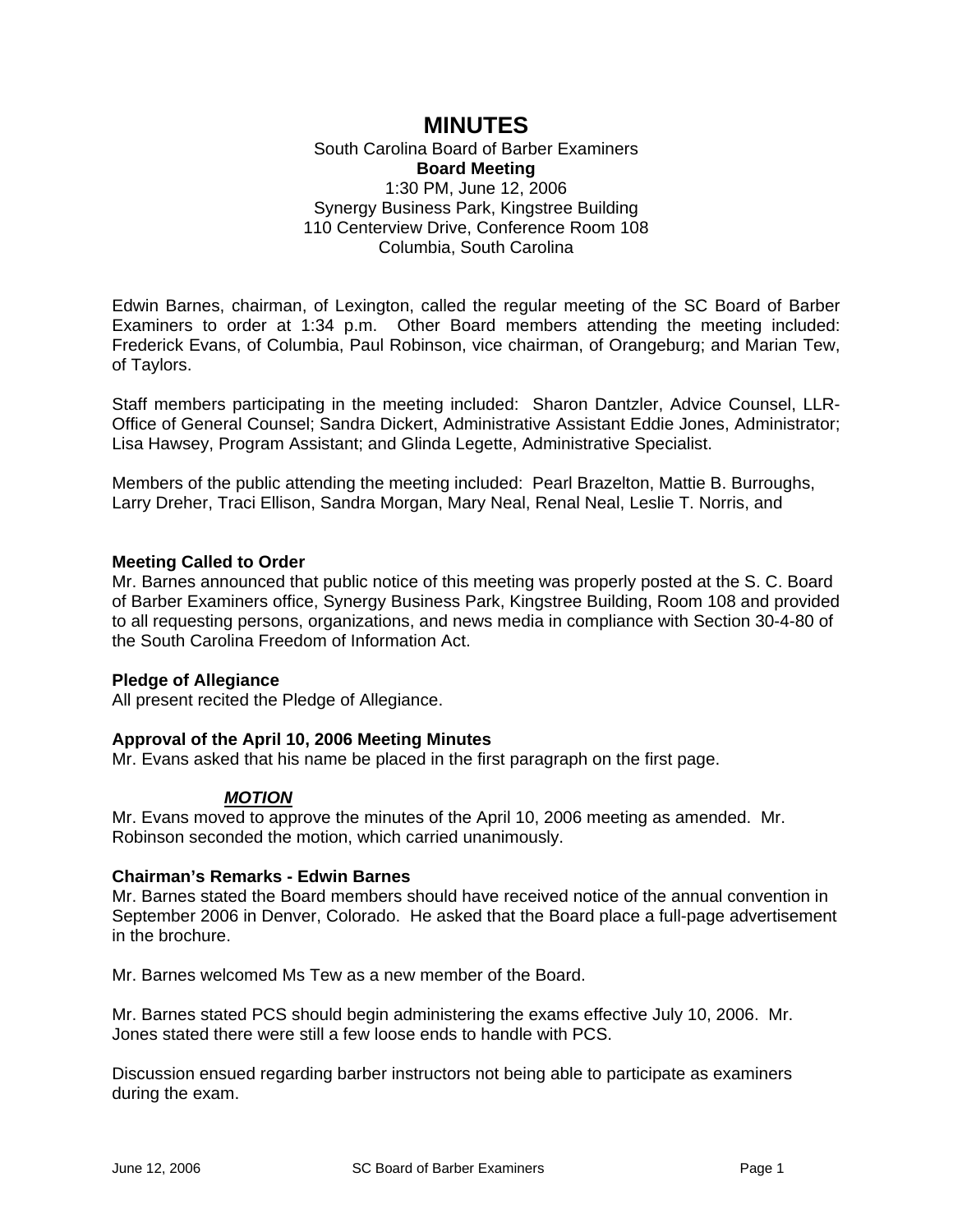Mr. Barnes stated during the OJT meeting he had asked the instructors if they felt the class was helpful. He indicated approximately five individuals indicated the class was helpful.

## **Administrator's Remarks, For Information – Eddie Jones**

*Exam Results for April 2006 and May 2006*

Mr. Jones presented the members with the exam results for April 2006 and May 2006.

#### *Advisory Opinions, If Needed, Office of General Counsel*

There were no advisory opinions given during the June 12, 2006 meeting.

## *Legislative Update, If Needed, Legislative Liaison Office*

Mr. Jones stated he is unaware whether or not the proviso added to the budget bill during the 2005 legislative session allowed that estheticians to work in barbershops has been approved.

## **Unfinished Business**

There was no unfinished business to be discussed during June 12, 2006 meeting.

## **New Business**

## Approval of Third Student Permit

*Leslie T. Norris* 

On June 2, 2006 the Board received a request for approval for a third student permit from Leslie Norris. Mr. Norris' letter indicates the instructor has a second job and must leave the shop prior to closing. He would be a student at Outing's Barber Shop.

Leslie T. Norris appeared before the Board at this time. Mr. Norris stated he has been attempting to get an education in the barber profession for the past thirteen years. He indicated an instructor wanted to charge him \$6,500 to instruct him. He has approximately 1100 hours.

# *MOTION*

Mr. Evans made a motion, seconded by Mr. Robinson and unanimously carried, that the Board grant Mr. Norris a third student permit.

#### Approval of Hair Braiding Courses

*a. Sandra M. Morgan* 

On April 17, 2006 the Board received a revised six-hour braiding curriculum from Sandra M. Morgan. Ms. Morgan is seeking the Board's approval to become an instructor of the six-hour braiding class. Ms. Morgan appeared before the Board during the April 10, 2006 Board meeting at which time the Board stated she needed to revise the curriculum to include topics required by the Board.

Sandra M. Morgan appeared before the Board at this time. Upon review of the revised curriculum the Board had no questions to ask Ms. Morgan.

# *MOTION*

Mr. Robinson made a motion, seconded by Mr. Evans and unanimously carried, that the Board approve Ms. Morgan to teach the six-hour braiding class.

#### *b. Mattie B. Burroughs*

On June 5, 2006 the Board received a revised six-hour braiding curriculum from Mattie B. Burroughs. Ms. Burroughs is seeking the Board's approval to become a braiding instructor for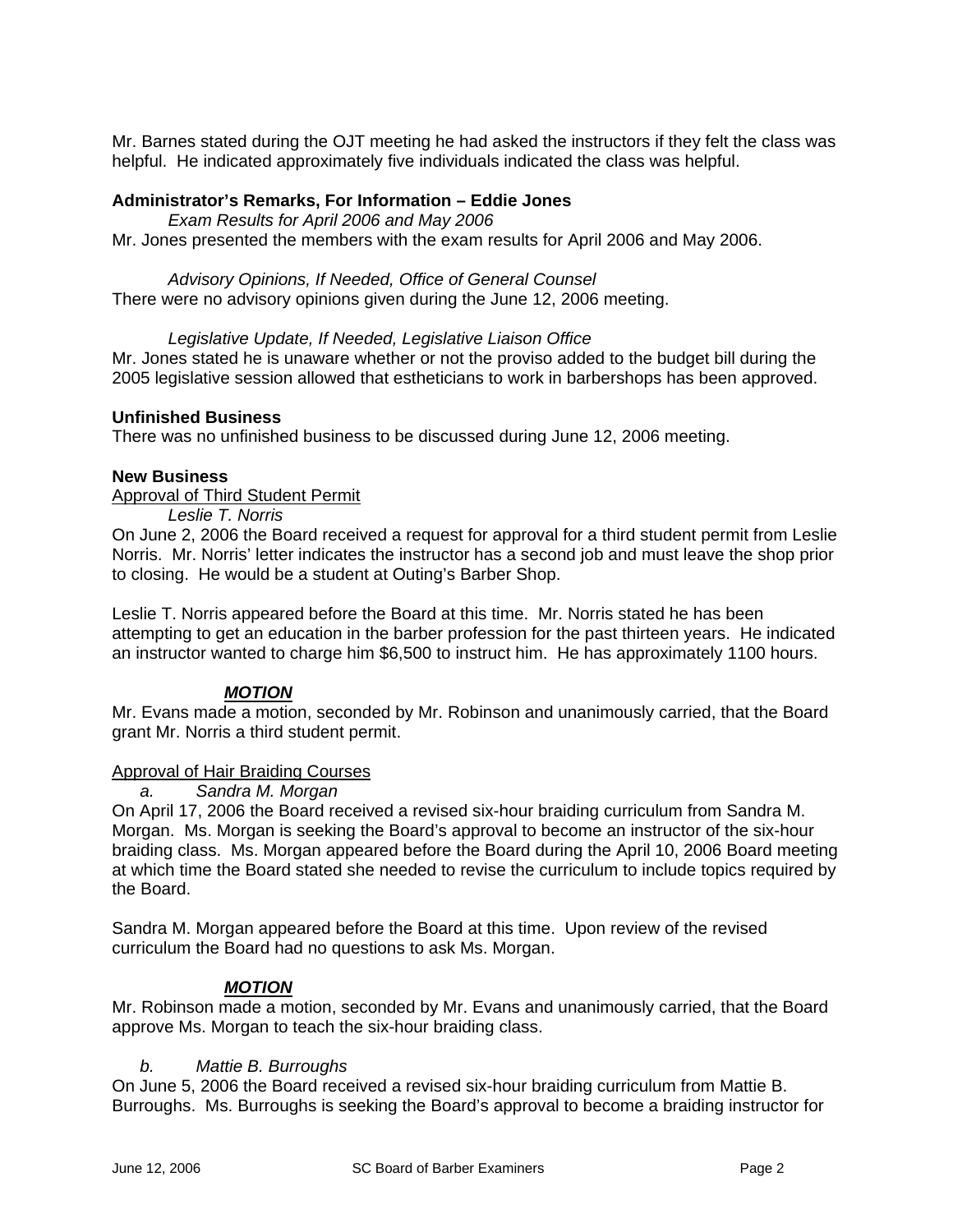the six-hour braiding class. Ms. Burroughs appeared before the Board during the February 13, 2006 meeting at which time the Board informed her that the curriculum lacked required information from the SC Department of Health and Environmental Control (DHEC).

Mattie B. Burroughs appeared before the Board at this time. Upon review of the revised curriculum the Board had no questions for Ms. Burroughs.

# *MOTION*

Mr. Robinson made a motion, seconded by Evans and unanimously carried, that Ms. Burroughs be allowed to teach the braiding class.

# *c. Traci Ellison, Mary Neal, and Rena Neal*

On May 8, 2006 the Board received a revised six-hour braiding curriculum from Traci Ellison, Mary Neal, and Rena Neal. Ms. Ellison, Ms. Neal and Ms. Neal are seeking to become braiding instructors. Ms. Ellison, along with Mary Neal, had appeared before the Board during the April 10, 2006 meeting. During the April 2006 meeting the Board stated the curriculum lacked elements required by the Board.

Traci Ellison, Mary Neal and Rena Neal appeared before the Board at this time.

Mr. Robinson noted the curriculum contained the four elements required by the Board.

# *MOTION*

Mr. Robinson moved the Board approve Traci Ellison, Mary Neal and Rena Neal to teach the braiding class. Mr. Evans seconded the motion, which carried unanimously.

# *d. Pearl Brazelton, Brazelton Academy, Inc.*

On May 12, 2006 the Board received a six-hour braiding class curriculum from Pearl Brazelton, Brazelton Academy, Inc. Her curriculum goes beyond the requirements of the Board's guidelines. Ms. Brazelton's letter indicates she is the owner of the Brazelton Academy, Inc.

Pearl Brazelton appeared before the Board at this time. Ms. Brazelton resides in Georgia; however, she holds a current hair-braiding registration in South Carolina.

Mr. Robinson asked Ms. Brazelton to download the curriculum from the Board's web page.

# **Public Comments**

Ms. Mary Neal questioned the Board if an instructor has the right to hold a student's hours if the student wants to transfer to another OJT instructor. Mr. Barnes replied negatively.

Mr. Barnes asked staff to coordinate a meeting between the Board and the school owners.

Ms. Ellison stated she is a cosmetology instructor and would like to cross over. She asked the Board if she would be required to take the Methods of Teaching course. Ms. Hawsey stated Ms. Ellison would need to cross over as master hair care barber, which requires taking the practical exam. She further stated Ms. Ellison would then take the instructor's exam. She went on to say under the new exam procedures she does not know if Ms. Ellison would be required to take the written and the practical exams or just the written exam for the instructor's exam.

Mr. Larry Dreher stated when the Board discussed the exam scores he wondered if it were possible to develop an oversight committee to assist in strengthening the exam and to focus on